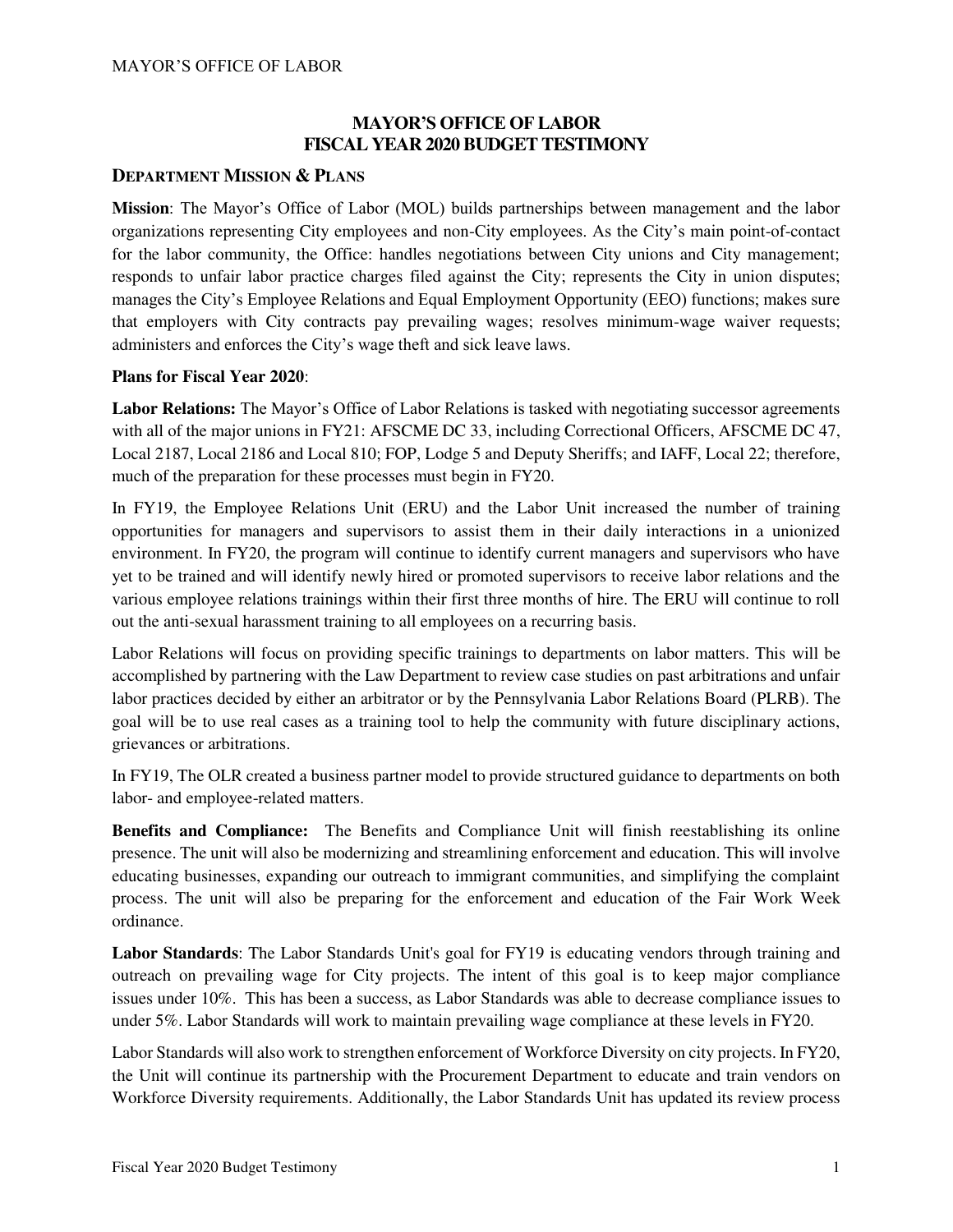for Workforce Diversity per Bill No. 180704, to focus on the 25% completion point (of projected labor hours and of total contract value) of contracts. This will allow the Unit to more efficiently identify problems and conduct enforcement actions as necessary when best and good faith efforts are not being made.

In FY20, the Labor Standards Unit will begin prevailing wage and workforce diversity compliance on Rebuild projects. The workload for this part of the Labor Standards portfolio is expected to grow as additional Rebuild projects enter the construction phase over the next several months.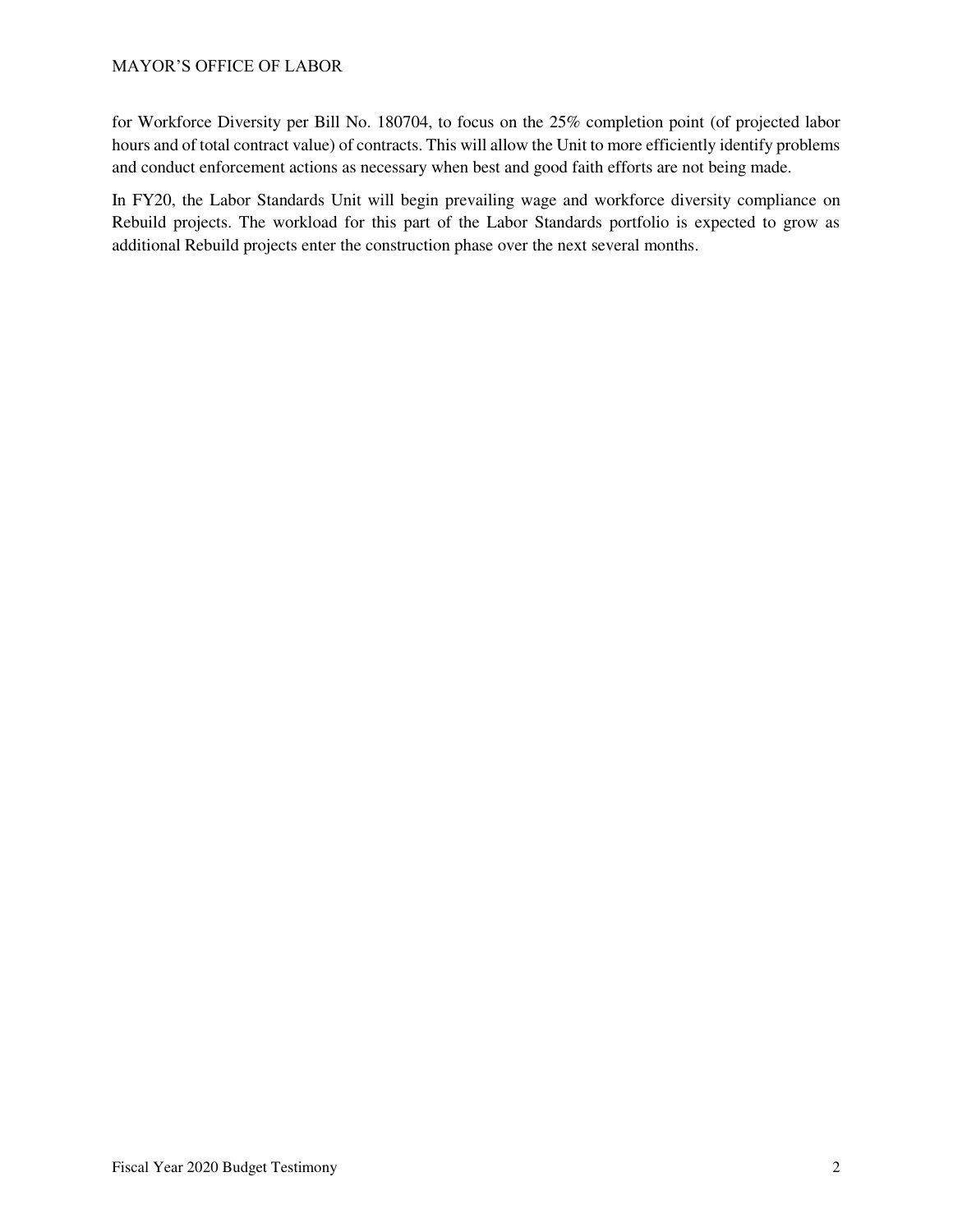# **BUDGET SUMMARY & OTHER BUDGET DRIVERS**

| <b>Staff Demographics Summary (as of November 2018)</b> |           |           |           |                             |  |  |
|---------------------------------------------------------|-----------|-----------|-----------|-----------------------------|--|--|
|                                                         | Total     | Minority  | White     | Female                      |  |  |
| Number of Full-Time Staff                               | 22        | 12        | 10        | 13                          |  |  |
| Number of Exempt Staff                                  | 22        | 12        | 10        | 13                          |  |  |
| Number of Executive Staff (deputy level and<br>above)   | 6         |           | 5         | $\mathcal{D}_{\mathcal{L}}$ |  |  |
| Average Salary, Full-Time Staff                         | \$69,341  | \$52,396  | \$89,676  | \$63,023                    |  |  |
| Average Salary, Exempt Staff                            | \$69,341  | \$52,396  | \$89,676  | \$63,023                    |  |  |
| Average Salary, Executive Staff                         | \$117,702 | \$109,180 | \$119,180 | \$124,115                   |  |  |
| Median Salary, Full-Time Staff                          | \$50,728  | \$47,638  | \$91,413  | \$49,440                    |  |  |
| Median Salary, Exempt Staff                             | \$50,728  | \$47,638  | \$91,413  | \$49,440                    |  |  |
| Median Salary, Executive Staff                          | \$109,180 | \$109,180 | \$109,180 | \$124,115                   |  |  |

| <b>Employment Levels (as of November 2018)</b>             |                            |                                              |  |  |  |  |
|------------------------------------------------------------|----------------------------|----------------------------------------------|--|--|--|--|
|                                                            | <b>Budgeted</b><br>in FY19 | Filled as of the<br>Increment Run<br>(11/18) |  |  |  |  |
| Number of Full-Time Positions                              | 23                         | 22                                           |  |  |  |  |
| Number of Exempt Positions                                 | 23                         | 22                                           |  |  |  |  |
| Number of Executive Positions (deputy)<br>level and above) | 6                          | 6                                            |  |  |  |  |
| Average Salary of All Full-Time Positions                  | \$69,341                   | \$69,341                                     |  |  |  |  |
| Median Salary of All Full-Time Positions                   | \$50,728                   | \$50,728                                     |  |  |  |  |

| <b>General Fund Financial Summary by Class</b>    |                |                    |                |                    |                      |                  |  |  |
|---------------------------------------------------|----------------|--------------------|----------------|--------------------|----------------------|------------------|--|--|
|                                                   | FY18 Original  | FY18 Actual        | FY19 Original  | FY19 Estimated     | <b>FY20</b> Proposed | Difference:      |  |  |
|                                                   | Appropriations | <b>Obligations</b> | Appropriations | <b>Obligations</b> | Appropriations       | <b>FY20-FY19</b> |  |  |
| Class 100 - Employee Compensation                 | \$1,588,459    | \$1,425,750        | \$1,562,009    | \$1,829,166        | \$2,021,091          | \$191,925        |  |  |
| Class 200 - Purchase of Services                  | \$17,277       | \$9.488            | \$173,277      | \$173,277          | \$291,277            | \$118,000        |  |  |
| Class $300/400$ - Materials, Supplies & Equipment | \$11,660       | \$10.263           | \$11,660       | \$11,660           | \$58,460             | \$46,800         |  |  |
|                                                   | \$1,617,396    | \$1,445,501        | \$1,746,946    | \$2,014,103        | \$2,370,828          | \$356,725        |  |  |

**Note:** The Office does not have any professional services contracts.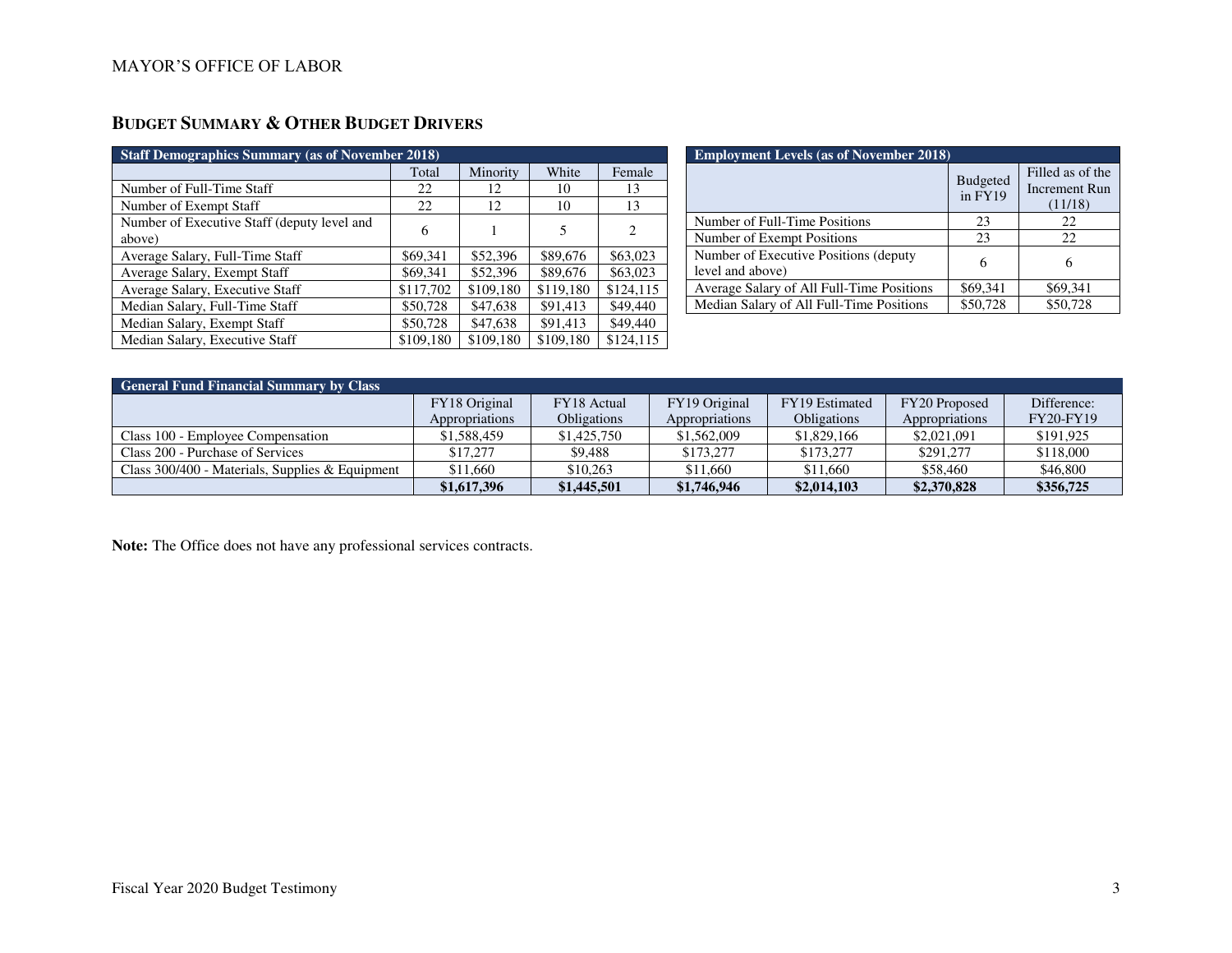### **PROPOSED BUDGET OVERVIEW**

### **Proposed Funding Request**:

The proposed Fiscal Year 2020 General Fund budget totals \$2,370,828, an increase of \$356,725 over Fiscal Year 2019 estimated obligation levels. This increase is primarily due to additional positions to allow the Office to provide necessitated support under the Sexual Harassment Policy and to fulfill its new responsibilities under the Fair Workweek law. Funding will also be used for workstation build-outs, training, and office supplies for the new positions. A portion of the increase will also cover arbitrator, court reporter, and hearing room rental fees that are needed for Union Contract Negotiations.

The proposed budget includes:

- \$2,021,091 in Class 100, an increase of \$191,925 from FY19. This funding will be used for additional positions dedicated to our Employee Relations Unit to provide the level of service necessitated by the Home Rule Charter, Executive Order and the Sexual Harassment Prevention Policy. This funding will also fund positions to fulfill the administrative, enforcement and outreach responsibilities related to the Fair Work Week law. In addition, this funding will put a grant employee back onto the General Fund and cover 3% exempt salary increases.
- \$291,277 in Class 200, a \$118,000 increase from FY19. This funding will be used for Labor Contract Negotiation payments which include arbitrator, court reporter and hearing room rental fees. A portion of this funding will also go towards seminar, trainings and moving services for the Employee Relations and Fair Work Week support staff.
- \$58,460 in Class 300/400, a \$46,800 increase FY19. This funding will cover the costs of workstation build-outs and office supplies for Employee Relations and Fair Work Week support.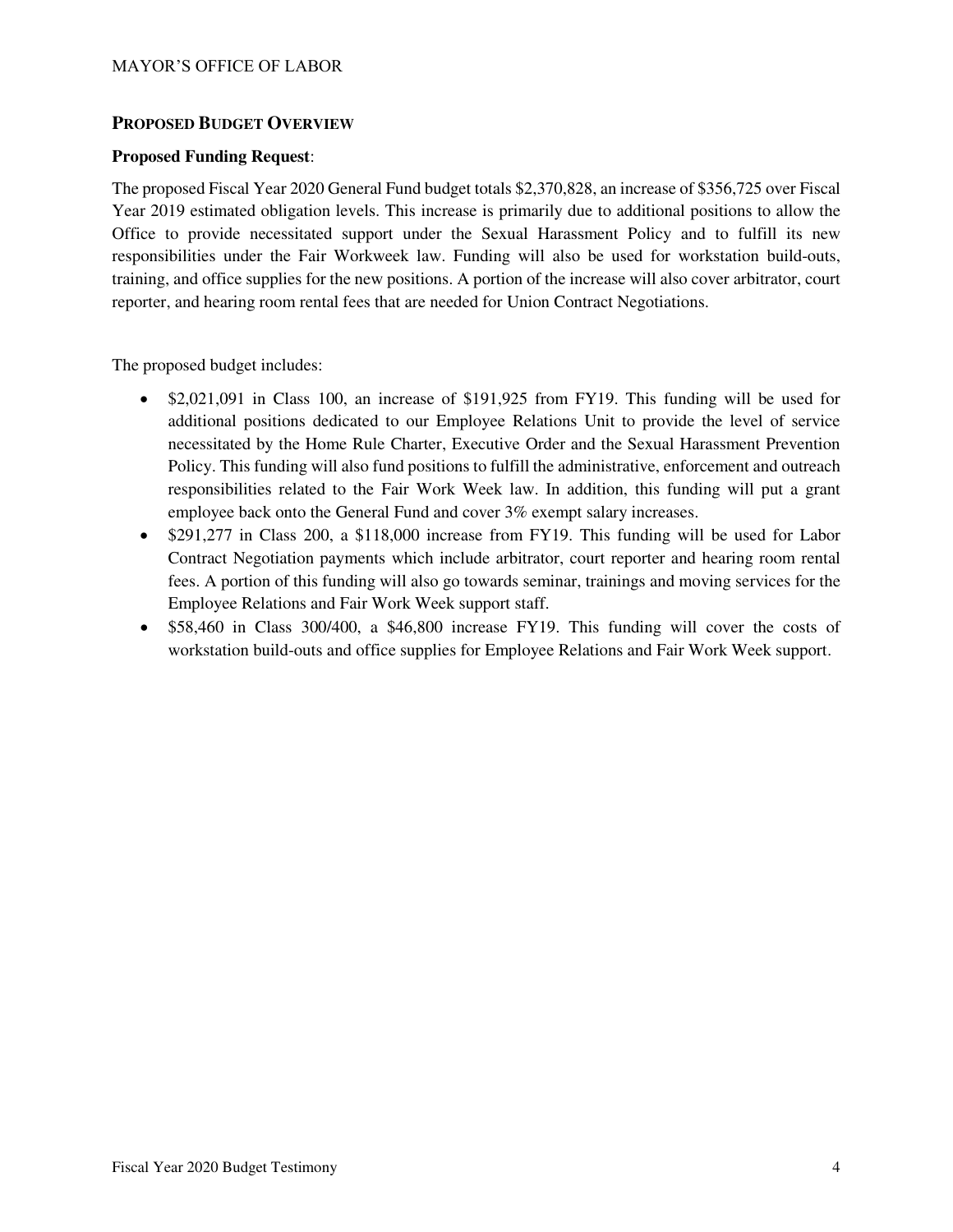# **STAFFING LEVELS**

The department is requesting 29 budgeted positions for FY20, an increase of 6 positions from FY19.

The increase is attributed to additional staff to provide support to both the Employee Relations Unit for Sexual Harassment Prevention and to fulfill the administrative, enforcement and outreach responsibilities related to the Fair Work Week law.

## **NEW HIRES**

| New Hires (from $7/1/2018$ to $11/25/18$ ) |  |  |  |  |
|--------------------------------------------|--|--|--|--|
| <b>Total Number of New Hires</b>           |  |  |  |  |
| <b>Black or African American</b>           |  |  |  |  |
| Total                                      |  |  |  |  |

Since the increment run, the Mayor's Office of Labor hired one White female.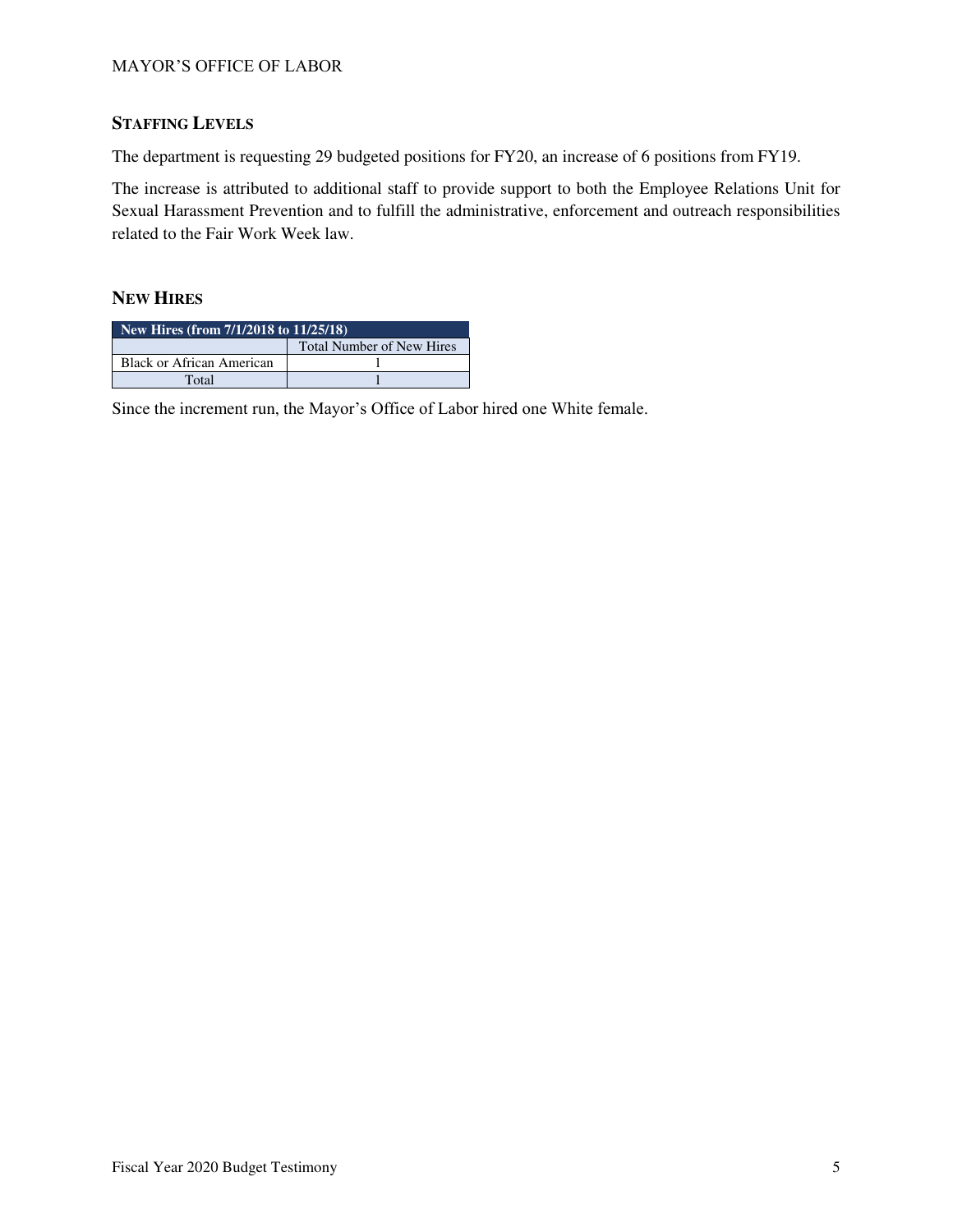## **PERFORMANCE, CHALLENGES, AND INITIATIVES**

# **LABOR RELATIONS PROGRAM**

#### **FY20 Strategic Goals**

- Develop and implement a City-wide "business partner" model where every department would have a dedicated staff person to be a point-of-contact and assist with labor/employee-related questions or issues.
- Work with the Office of Innovation and Technology's Innovation Management unit to conduct labor management meetings with District Council 47 and several City departments on managing exempt employees and grant-funded projects.
- Develop and implement a City-wide review process with all departments to ensure timely and accurate compliance with the legislative requirement that all employees must attend Sexual Harassment Prevention training.
- Work with departments to implement the database establishing a City-wide centralized case management system.

| <b>FY20 Performance Measures</b>      |             |             |                                    |           |  |  |  |
|---------------------------------------|-------------|-------------|------------------------------------|-----------|--|--|--|
|                                       | <b>FY18</b> | FY19 YTD    |                                    | FY20      |  |  |  |
| <b>Measure</b>                        | Actual      | $(01 + 02)$ | FY19 Target                        | Target    |  |  |  |
| Number of employees trained by Office |             |             | OLR will do outreach to            | Increase  |  |  |  |
| of Labor Relations and the Employee   | 2.594       | N/A         | departments to target managers and | from FY18 |  |  |  |
| Relations Unit <sup>1</sup>           |             |             | supervisors to be trained in FY19  | year-end  |  |  |  |

<sup>*1</sup>This is an annual measure, and FY19 data will be available at year-end. The target is to meet or exceed the number of employees trained in*</sup> *FY18 by Office of Labor Relations and the Employee Relations Unit.* 

# **LABOR POLICY AND COMPLIANCE PROGRAM**

#### **FY20 Strategic Goals**

- Develop and implement compliance protocol that provides for escalating enforcement of Workforce Diversity on City prevailing wage contracts.
- Convene a working group of internal and external stakeholders to propose guidance for the City's new Fair Workweek ordinance.
- Begin enforcement of the City's Fair Workweek ordinance in FY20 Q3.
- Engage in outreach prior to the effective date of the Fair Workweek Ordinance to educate the business community on compliance requirements.

| <b>FY20 Performance Measures</b>                                                             |             |             |               |           |  |  |  |
|----------------------------------------------------------------------------------------------|-------------|-------------|---------------|-----------|--|--|--|
|                                                                                              | <b>FY18</b> | FY19 YTD    | <b>FY19</b>   | FY20      |  |  |  |
| Measure                                                                                      | Actual      | $(Q1 + Q2)$ | Target        | Target    |  |  |  |
| Percent of prevailing wage projects with compliance issues                                   | 8.8%        | $3.2\%$     | $\leq 10.0\%$ | $< 6.0\%$ |  |  |  |
| Number of paid sick leave and wage theft complaints submitted and<br>investigated $1$        | 19          | 13          | 15            | 20        |  |  |  |
| Number of paid sick leave and wage theft inquiries received and<br>responded to <sup>2</sup> | 248         | 119         | 225           | 225       |  |  |  |

*<sup>1</sup>The number of complaints varies from quarter-to-quarter. The target for this measure is a projected number of complaints.* 

*<sup>2</sup>Inquiries include members of the public reaching out regarding the appropriate interpretation of applicable law. The target for this measure is a projected number of inquiries.*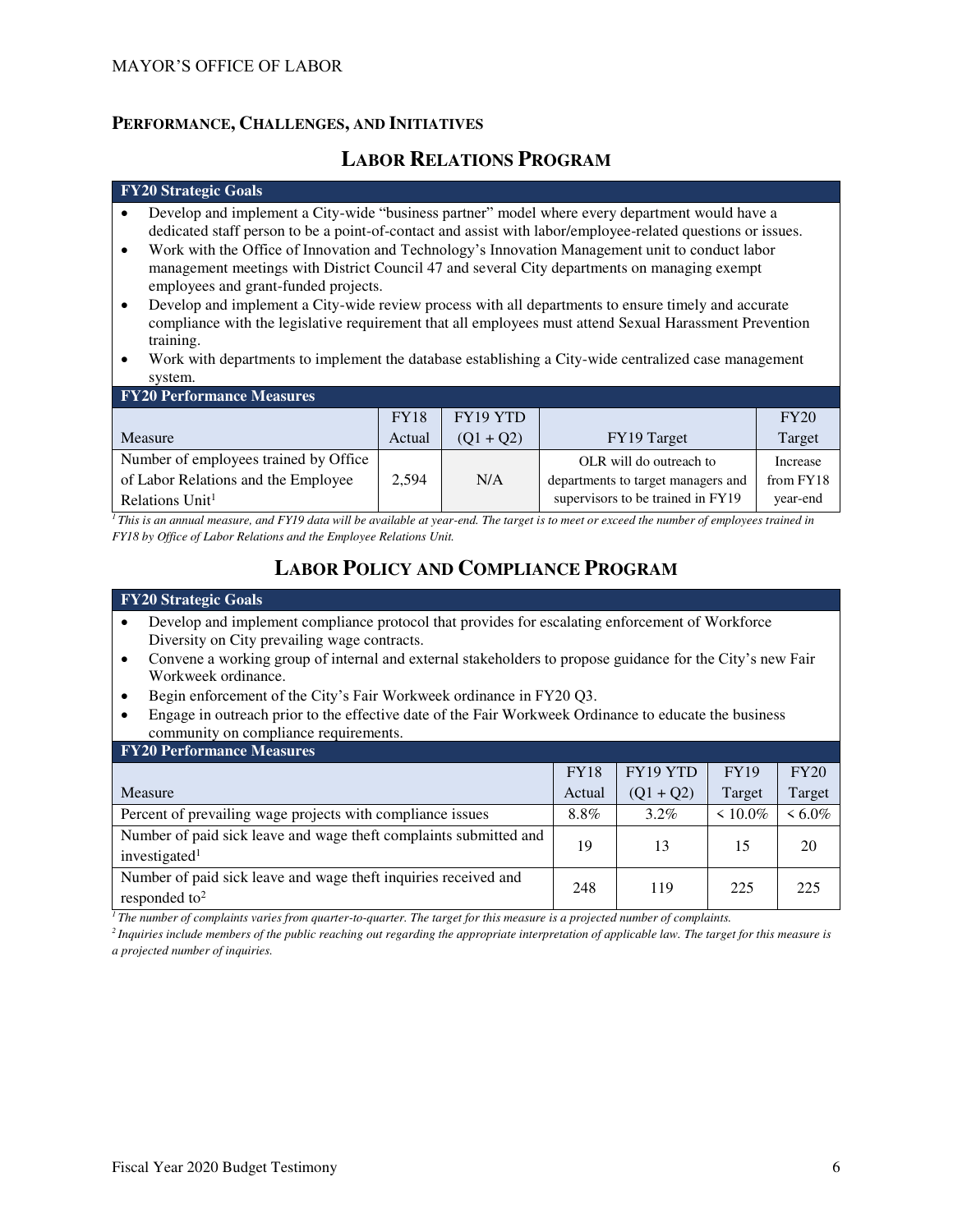### MAYOR'S OFFICE OF LABOR

# **OTHER BUDGETARY IMPACTS**

# **Federal and State (Where Applicable)**

The Mayor's Office of Labor is not funded through Federal or State funding and does not foresee any budgetary impact due to changes in those funding streams.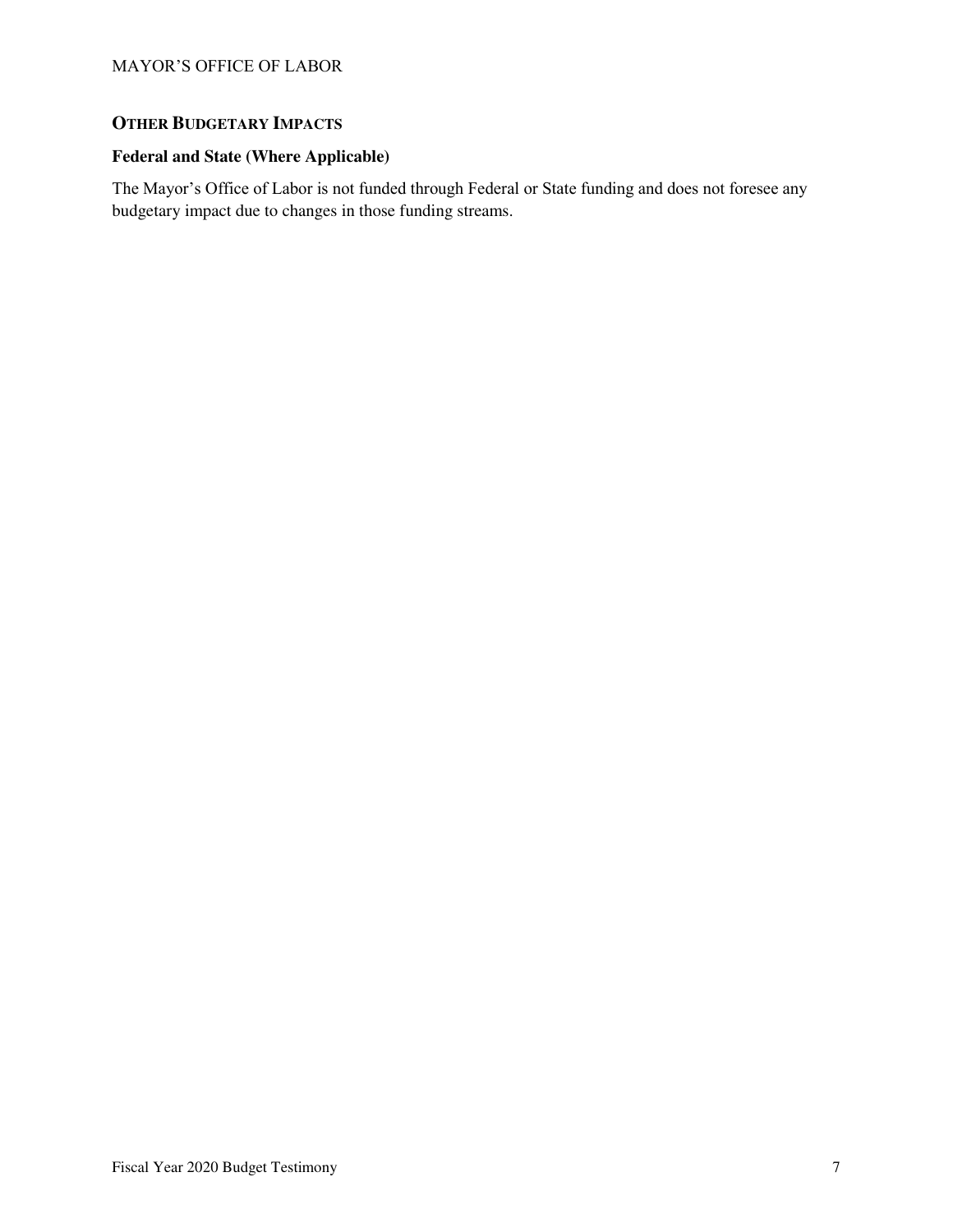# MAYOR'S OFFICE OF LABOR

# **CONTRACTING EXPERIENCE**

**Note:** The Office does not have any professional services contracts.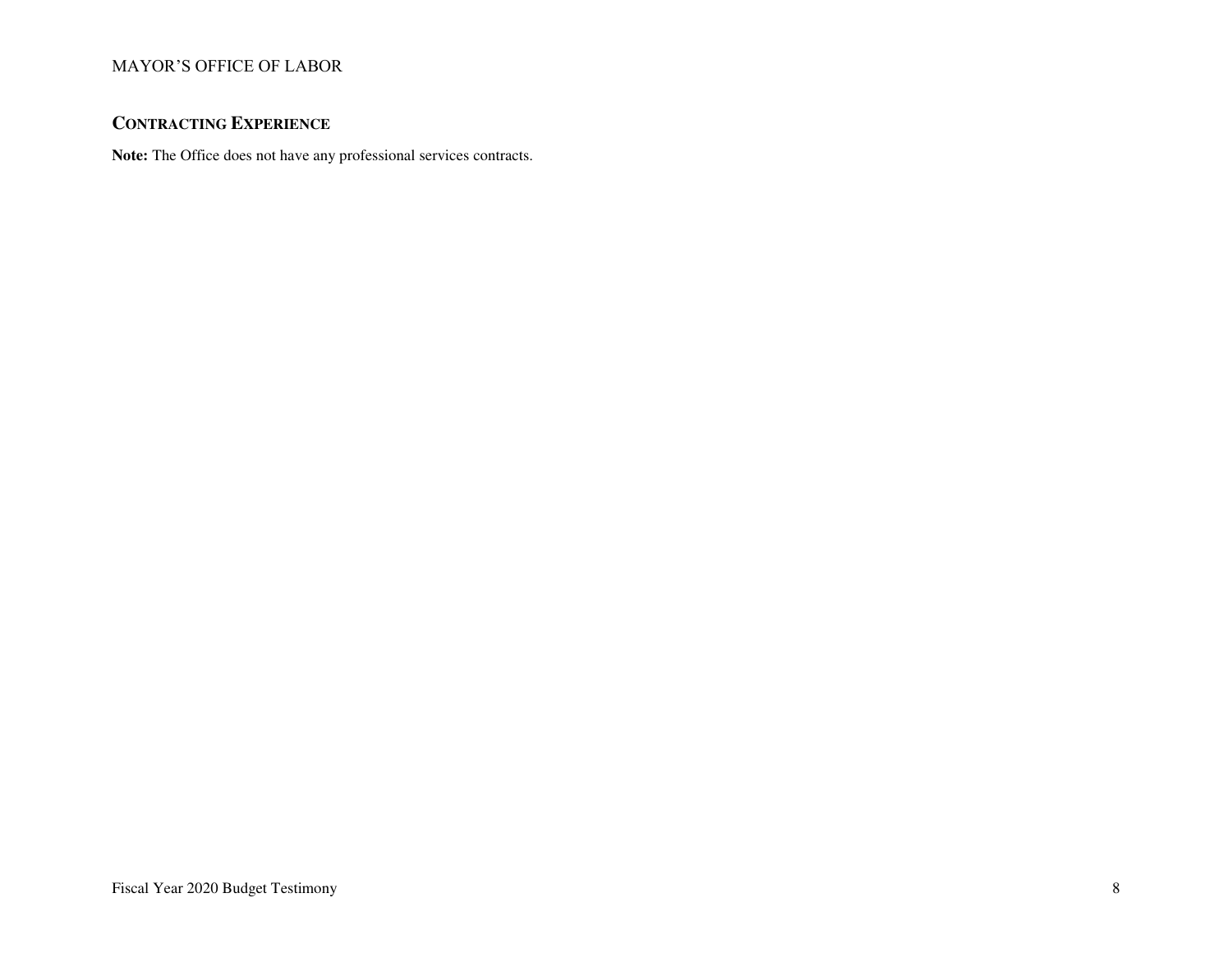# **EMPLOYEE DATA**

| <b>Staff Demographics (as of November 2018)</b> |                        |                  |                        |                  |                  |  |
|-------------------------------------------------|------------------------|------------------|------------------------|------------------|------------------|--|
|                                                 | <b>Full-Time Staff</b> |                  | <b>Executive Staff</b> |                  |                  |  |
|                                                 | Male                   | Female           |                        | Male             | Female           |  |
|                                                 | African-               | African-         |                        | African-         | African-         |  |
|                                                 | American               | American         |                        | American         | American         |  |
| Total                                           | $\overline{4}$         | 7                | Total                  | $\theta$         | 1                |  |
| % of Total                                      | 18%                    | 32%              | % of Total             | $0\%$            | 17%              |  |
| Average Salary                                  | \$49,569               | \$54,360         | Average Salary         | N/A              | \$109,180        |  |
| Median Salary                                   | \$50,213               | \$41,200         | Median Salary          | N/A              | \$109,180        |  |
|                                                 | White                  | White            |                        | White            | White            |  |
| Total                                           | 5                      | 5                | Total                  | 5                | 1                |  |
| % of Total                                      | 23%                    | 23%              | % of Total             | 83%              | 17%              |  |
| Average Salary                                  | \$101,587              | \$77,765         | Average Salary         | \$114,495        | \$139,050        |  |
| <b>Median Salary</b>                            | \$99,025               | \$64,375         | Median Salary          | \$104,103        | \$139,050        |  |
|                                                 | Hispanic               | Hispanic         |                        | Hispanic         | Hispanic         |  |
| Total                                           | $\mathbf{0}$           | 1                | Total                  | $\mathbf{0}$     | $\mathbf{0}$     |  |
| % of Total                                      | $0\%$                  | 5%               | % of Total             | $0\%$            | $0\%$            |  |
| Average Salary                                  | N/A                    | \$49,955         | Average Salary         | N/A              | N/A              |  |
| Median Salary                                   | N/A                    | \$49,955         | <b>Median Salary</b>   | N/A              | N/A              |  |
|                                                 | Asian                  | Asian            | Asian                  |                  | Asian            |  |
| Total                                           | $\boldsymbol{0}$       | $\boldsymbol{0}$ | Total                  | $\boldsymbol{0}$ | $\boldsymbol{0}$ |  |
| % of Total                                      | $0\%$                  | $0\%$            | % of Total             | $0\%$            | $0\%$            |  |
| Average Salary                                  | $\rm N/A$              | N/A              | Average Salary         | N/A              | $\rm N/A$        |  |
| <b>Median Salary</b>                            | N/A                    | N/A              | Median Salary          | N/A              | N/A              |  |
|                                                 | Other                  | Other            | Other<br>Other         |                  |                  |  |
| Total                                           | $\overline{0}$         | $\mathbf{0}$     | Total                  | $\theta$         | $\mathbf{0}$     |  |
| % of Total                                      | $0\%$                  | $0\%$            | % of Total             | $0\%$            | $0\%$            |  |
| Average Salary                                  | $\rm N/A$              | N/A              | Average Salary         | N/A              | N/A              |  |
| Median Salary                                   | N/A                    | N/A              | Median Salary          | N/A              | N/A              |  |
|                                                 | <b>Bilingual</b>       | Bilingual        | Bilingual              |                  | Bilingual        |  |
| Total                                           | $\overline{0}$         | 1                | Total                  | $\overline{0}$   | $\overline{0}$   |  |
| % of Total                                      | $0\%$                  | 5%               | % of Total             | $0\%$            | $0\%$            |  |
| Average Salary                                  | N/A                    | \$38,368         | Average Salary         | N/A              | $\rm N/A$        |  |
| Median Salary                                   | N/A                    | \$38,368         | Median Salary          | N/A              | N/A              |  |
|                                                 | Male                   | Female           | Male                   |                  | Female           |  |
| Total                                           | 9                      | 13               | Total                  | $\overline{4}$   | $\overline{c}$   |  |
| % of Total                                      | 41%                    | 59%              | % of Total             | 67%              | 33%              |  |
| Average Salary                                  | \$78,468               | \$63,023         | Average Salary         | \$114,495        | \$124,115        |  |
| <b>Median Salary</b>                            | \$51,500               | \$49,440         | <b>Median Salary</b>   | \$104,103        | \$124,115        |  |